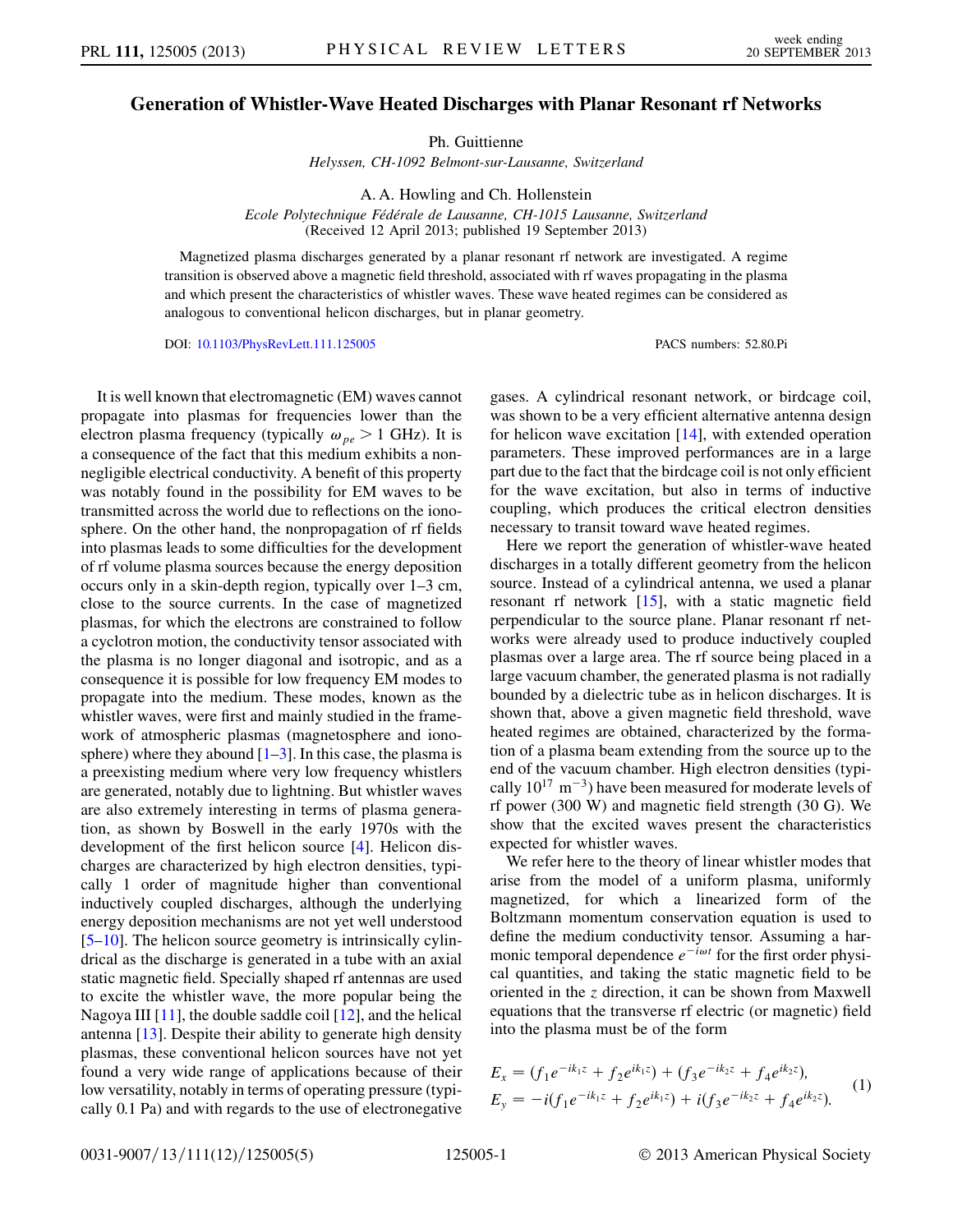<span id="page-1-0"></span>The wave numbers  $k_{1,2}$  are given by the following dispersion relation:

$$
k_{1,2}^2 = \frac{\omega^2}{c^2} \bigg( 1 + \frac{i\omega_{pe}^2}{\omega[\nu - i(\omega \pm \omega_{ce})]} \bigg),\tag{2}
$$

where  $\omega_{pe}^2 = n_e q^2 / \epsilon_0 m_e$  and  $\omega_{ce} = q B_0 / m_e$ , c being the speed of light in free space,  $q$  the magnitude of elementary charge,  $m_e$  the electron mass,  $n_e$  the plasma electron density,  $\epsilon_0$  the permittivity of free space,  $B_0$  the static magnetic field algebraic value, and  $\nu$  an effective collision frequency [\[16\]](#page-4-7) for electrons which comprises both collisional and stochastic contributions ( $\nu = \nu_m + \nu_{\rm stoch}$ ).

 $f_{1,2,3,4}$  are functions of  $(x, y)$  only and are to be determined by defining the boundary conditions. The longitudinal component of the electric field  $E<sub>z</sub>$  is also only a function of  $(x, y)$  in this simple model. In a collisionless approach ( $\nu = 0$ ) and with negligible displacement current (which is justified when  $\omega \ll \omega_{pe}$ ), the dispersion relation [\(2\)](#page-1-0) becomes

$$
k_{1,2}^2 \approx -\frac{\omega \omega_{pe}^2}{c^2(\omega \pm \omega_{ce})}.
$$
 (3)

If  $B_0$  is positive  $(\omega_{ce} > 0)$ ,  $k_1$  is purely imaginary (no propagation), while for  $k_2$  a cutoff in the propagation is expected for  $\omega > \omega_{ce}$ . For negative  $B_0$ , the opposite situation arises for  $k_1$  and  $k_2$ . Considering now the general expression for the transverse components  $(E_x, E_y)$  of the electric field [\(1\)](#page-0-0), one can see that it is circularly polarized, left- or right-handed depending on the sign of  $B_0$ . For a given time the transverse field is then characterized by a helical structure along z.

The experimental setup used for this study is presented in Fig. [1.](#page-1-1) The plasma source [fig.  $1(a)$ ] is an 11 leg planar resonant network  $(20 \times 20 \text{ cm}^2)$  [[15](#page-4-6)]. The antenna legs acting essentially as inductors, this parallel L, C arrangement exhibits a set of  $N - 1$  resonant frequencies, N being

<span id="page-1-1"></span>

<span id="page-1-2"></span>FIG. 1 (color online). (a) Schema of the rf resonant network (only five legs represented). (b) Overall experimental setup.

the number of legs, each corresponding to a normal mode for the network current distribution. Under resonance all the currents oscillate temporally in phase and are spatially sinusoidally distributed, the number of periods over the antenna being  $m/2$ , where  $m = [1, N - 1]$  is defined as the mode number. For our experiments, the network capacitors were chosen to obtain a  $m = 2$  resonance at 13.56 MHz. This antenna is placed in a half-open grounded metallic box. The empty spaces in this box are approximately filled with polytetrafluoroethylene or silicone elastomer so that plasma is generated only in front of the antenna. A 1 mm thick glass plate was placed on the resonant network as a dielectric barrier between the plasma and the source.

This assembly is placed at one end of a large cylindrical vacuum chamber (1 m long, 70 cm in diameter), the plane of the antenna being perpendicular to the chamber axis [Fig.  $1(b)$ ]. A static magnetic field is generated by a pair of Helmholtz coils. Three types of diagnostics were installed to characterize the discharges and to evidence the excitation of EM waves. Ion saturation currents were measured on single tip Langmuir probes to obtain both axial and radial relative profiles of the plasma density. A 25 GHz interferometer was used to measure the line-averaged electron density at a fixed distance from the source (25 cm). Finally, a triaxial B-dot probe was applied to characterize the rf field on the chamber axis. All the results presented here were obtained with a 30 sccm argon flow and at an operating pressure of 1.1 Pa.

Figure [2](#page-1-3) shows some typical ion saturation current profiles obtained with the axial Langmuir probe. Four of these profiles were measured at a fixed rf power (150 W) but for different static magnetic fields ( $B_0 = 0$ , 13, 18, and 26 G), and the last one is an example of a regime with higher rf power and field strength. With  $B_0 = 0$  G the plasma is inductively coupled to the resonant network. The ionization mainly takes place in the skin-depth region and the plasma diffuses into the chamber from there. When a small

<span id="page-1-3"></span>

FIG. 2. Axial ion saturation current profiles measured on a single tip (length 3 mm; diameter 0.6 mm) Langmuir probe biased at  $-30$  V.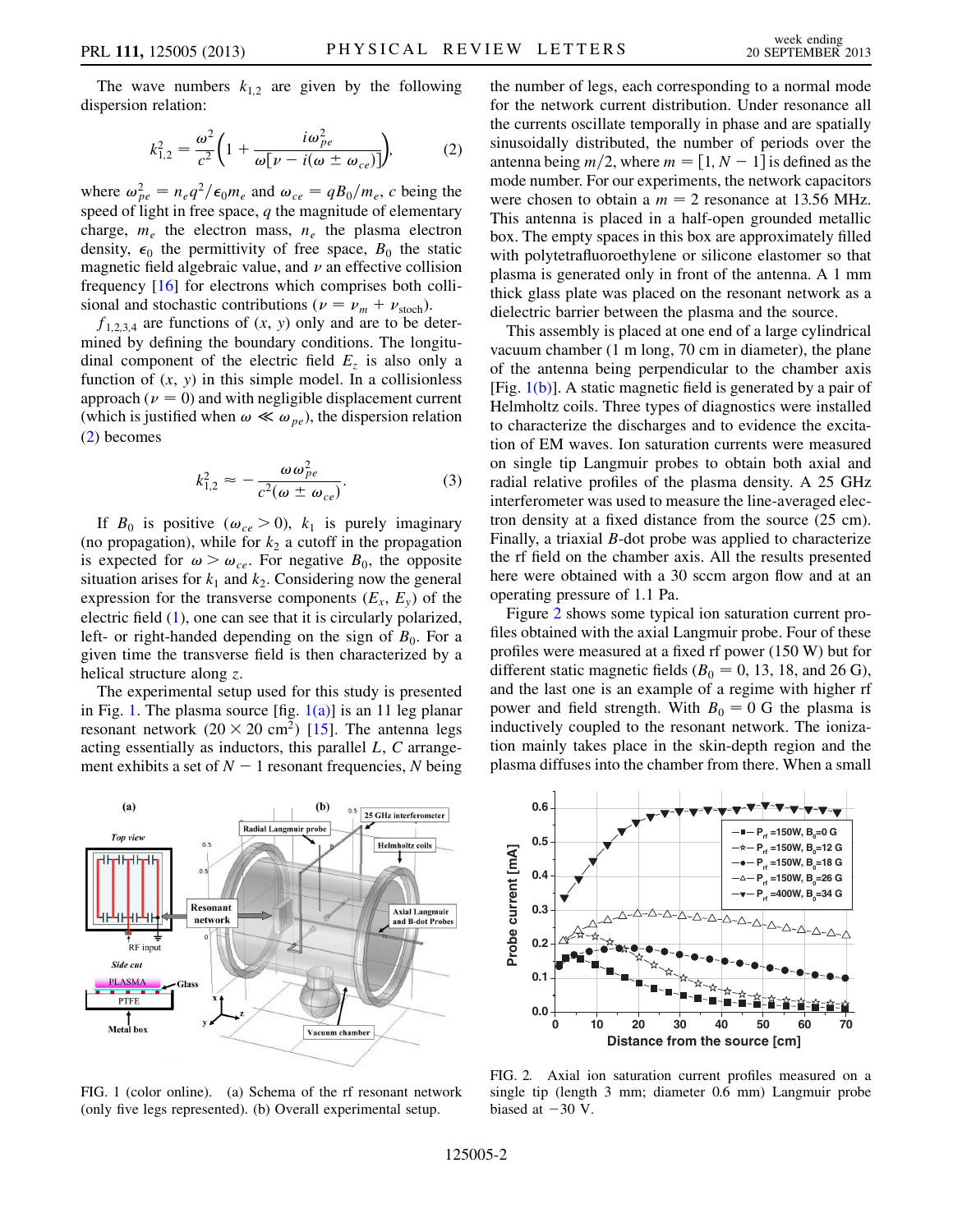<span id="page-2-0"></span>

<span id="page-2-1"></span>FIG. 3 (color online). Measurements of the transverse field profile [components  $B<sub>x</sub>(z)$  and  $B<sub>y</sub>(z)$ ] along the chamber axis at 4 times of a rf period T  $[t = 0$  (full line),  $T/4$  (dotted line),  $T/2$  (dash-dotted line),  $3T/4$  (dashed line)]. The rf input power is 100 W. (a), (b)  $B_x(z)$  [ $B_y(z)$ ] without magnetic field [inductive coupling]. (c), (d)  $B_x(z)$  [ $B_y(z)$ ] with a 18 G static magnetic field.

magnetic field is applied this diffusion profile slightly spreads along the z axis because of the electron confinement, up to a critical field value of about 15 G where a sudden regime transition is observed. This transition is characterized by an elongation of the axial density profile and is associated with the detection of rf magnetic fields far away from the source (Fig. [3\)](#page-2-0). As shown in Fig. [2](#page-1-3), with increasing rf power and magnetic field strength, flat axial density profiles extending typically 20 cm from the source up to the end of the vacuum chamber can be obtained. A diffusion from a skin-depth region close to the antenna cannot account for such density profiles which, in fact, suggest that ionization occurs quite far away from the rf network, in a totally different way than it does in purely inductive  $(B_0 = 0 \text{ G})$  coupling.

A comparison of the transverse magnetic field patterns measured before ( $B_0 = 0$  G) and after the regime transition ( $B_0 = 18$  G) is shown in Fig. [3.](#page-2-0) The transition toward a propagating wave regime is clear, and the characteristics of these waves will be further described. In the inductive regime [Figs.  $3(a)$  and  $3(b)$ ] the field is linearly polarized and its decay is well represented by an exponential. This is expected in the framework of collisional damping  $(\nu_m > \nu_{\rm stoch})$ , while for collisionless damping nonmonotonic field penetration profiles are predicted [[16](#page-4-7)]. An estimation of the collision frequency for momentum transfer  $\nu_m$ , using a Maxwellian electron energy distribution function with a 3 eV mean electron temperature in argon [[17\]](#page-4-8), leads typically to a 10 MHz value, which compared with  $\omega$  = 85.2 MHz indicates a moderately collisional plasma. The skin depth is measured here to be about 2 cm. This value is 1.5–2 times lower (for  $\nu = 1-100 \text{ MHz}$ ) than expected according to a conventional 1D theoretical model

<span id="page-2-2"></span>

FIG. 4 (color online). Electron peak density on the chamber axis at 25 cm from the rf network as a function of the rf input power ( $B_0 = 16$  G and  $B_0 = 32$  G).

of the field propagation into a collisional plasma [\[16\]](#page-4-7), but it can be shown that finite size effects can very well account for this lowered value.

The radial density profiles (not shown) measured at 25 cm from the source are peaked on the chamber axis, and can be approximated by a Gaussian (FWHM 25–30 cm). These profile measurements combined with line-averaged density measurements performed with the 25 GHz interferometer at 25 cm from the source allow the peak density on the discharge axis to be estimated. The obtained variation of the peak plasma density as a function of the rf input power is shown in Fig. [4](#page-2-2) for  $B_0 = 16$  G and  $B_0 = 32$  G. Densities up to  $2 \times 10^{17}$  m<sup>-3</sup> have been measured, and it can be seen that in the available power range the peak density varies approximately linearly with the input rf power level.

The detected propagating wave presents all the characteristics expected for whistler waves. First, as shown in Fig. [5](#page-2-3), the transverse field has a helical structure due to an

<span id="page-2-3"></span>

FIG. 5 (color online). Transverse rf magnetic field  $(B_x, B_y)$  as a function of  $z$  for a given time.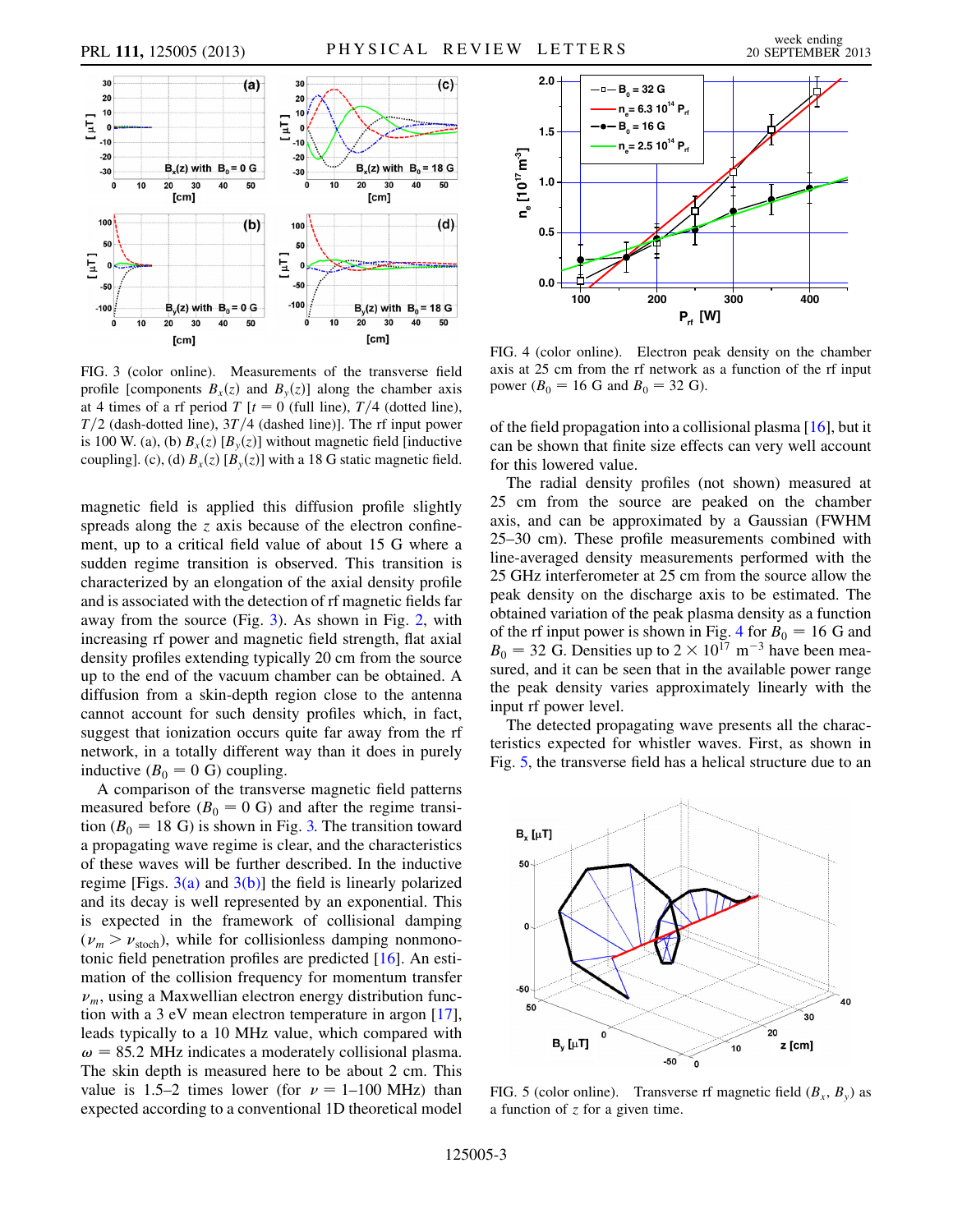<span id="page-3-3"></span>

FIG. 6 (color online). Dots: Measurements of the wavelength  $\lambda_z = 2\pi/\text{Re}(k)$  and damping constant  $\delta_z = 1/\text{Im}(k)$  as a function of the peak electron density for  $B_0 = 16$  G. Lines: Variations of  $\lambda_z$  and  $\delta_z$  according to Eq. ([2](#page-1-0)). The effective collision frequency  $\nu$  was set to 100 MHz to account for the order of magnitude of  $\delta_z$ .

elliptic polarization modulated by the propagation along z. Furthermore, the polarization of the wave is left- or righthanded depending on the sign of  $B_0$ . The measurements of the wave amplitude as a function of the static magnetic field strength (not shown) clearly demonstrate a cutoff for the propagation for  $\omega > \omega_{ce}$ , regardless of the power level. Finally, we have measured, as a function of the input rf power, the rf magnetic field wavelength  $\lambda_z$  along the z axis, as well as its damping factor  $\delta_z$ , which is representative of the dissipative processes associated with the effective collision frequency  $\nu$  (Fig. [6](#page-3-3)). The linear fit  $n_e = 2.5 \times$  $10^{14}P_{\text{rf}}$  $10^{14}P_{\text{rf}}$  $10^{14}P_{\text{rf}}$  obtained from Fig. 4 has been used to set the horizontal scale in Fig. [6.](#page-3-3) The full lines correspond to the expected values of  $\lambda_z$  and  $\delta_z$  according to the dispersion relation [Eq. ([2](#page-1-0))]. The only fitting parameter introduced here is the effective collision frequency  $\nu$ , which negligibly affects  $\lambda_z$  but has to be set to typically 100  $\pm$  20 MHz in order to account for the measured damping constant  $\delta_z$ . This last result is quite interesting. Considering the operating pressure (1.1 Pa), a 100 MHz value for  $\nu$  corresponds to an effective collision rate constant  $K$  of typically  $4 \times 10^{-13}$  m<sup>3</sup>/s. In the framework of a Maxwellian distribution for the electron energy [\[17\]](#page-4-8), a mean electron temperature  $T_e$  of more than 20 eV would be necessary to account for such a rate constant by virtue of collisions only, whereas  $T_e$  was measured to be about 3.5 eV (at 25 cm from the source) with no significant variation in the available rf power range. Furthermore, if the damping of the wave was only due to collisions we would expect the effective collision frequency to be proportional to the operating pressure. But the same analysis applied to measurements (not shown) performed at 10 times lower pressure (0.1 Pa) leads to a 50 MHz effective collision frequency, only 2 times lower than for 1.1 Pa. It can be concluded that the major part of the energy dissipation in these wave heated discharges is due to stochastic contributions.

The high efficiency of planar resonant rf networks for launching whistler-wave heated discharges is certainly due to the combination of two properties. First, the rf field generated by this antenna has the correct transverse structure for the excitation of linear whistler modes, although it is linearly polarized and not circularly polarized as it should ideally be. Second, the resonant network is efficient in terms of inductive coupling, which produces the critical plasma density necessary to initiate the wave regimes. One of the major advantages of resonant networks lies in their input impedance which is high and almost purely real under resonance. This should notably allow very large planar sources to be built, avoiding the high voltages (currents) drawbacks inherent to conventional large area inductive (capacitive) sources. The generation of whistler heated discharges with a large area planar network would then lead to high density plasmas in a very large volume, which would be of prime interest for many applications. In a fundamental point of view, the theoretical understanding of the processes that sustain these wave heated discharges is still lacking. As shown here, the high effective collision frequency necessary to account for the whistler wave's damping suggests a dominant stochastic mechanism. It can reasonably be supposed that the same mechanism can be at the origin of the power deposition in helicon discharges, despite the difference in geometry, and the study of whistler heated discharges in the planar configuration could throw a new light on theoretical approaches. As an example, in the literature  $[5-10]$  $[5-10]$  $[5-10]$ , short wavelength and highly damped Trivelpiece-Gould (TG) modes, which must appear in helicon discharges in order to satisfy the boundary conditions at the plasma edge, are often considered to play a central role in the rf power transfer. But in the present experiments the plasma is not radially confined as it is in helicon discharges so that TG modes damped from the plasma edge can hardly be invoked. Under the hypothesis of an equivalent energy transfer mechanism for helicons and the wave heated regimes presented here, it should be concluded that TG modes are not the main channel for the energy transfer in helicon discharges. Alternatively, under the hypothesis of a central role of TG modes in helicon sources, it should be concluded that the discharges generated by planar networks in an open geometry are sustained by a totally different energy transfer mechanism.

- <span id="page-3-0"></span>[1] R.A. Helliwell, Whistlers and Related Ionospheric Phenomena (Stanford University, Stanford, CA, 1965).
- <span id="page-3-1"></span>[2] R. L. Stenzel, [J. Geophys. Res.](http://dx.doi.org/10.1029/1998JA900120) 104, 14379 (1999).
- <span id="page-3-2"></span>[3] W. E. Amatucci et al., Radio Sci. Bull. 319, 32 (2006).
- [4] R. W. Boswell, Phys. Lett. 33A[, 457 \(1970\).](http://dx.doi.org/10.1016/0375-9601(70)90606-7)